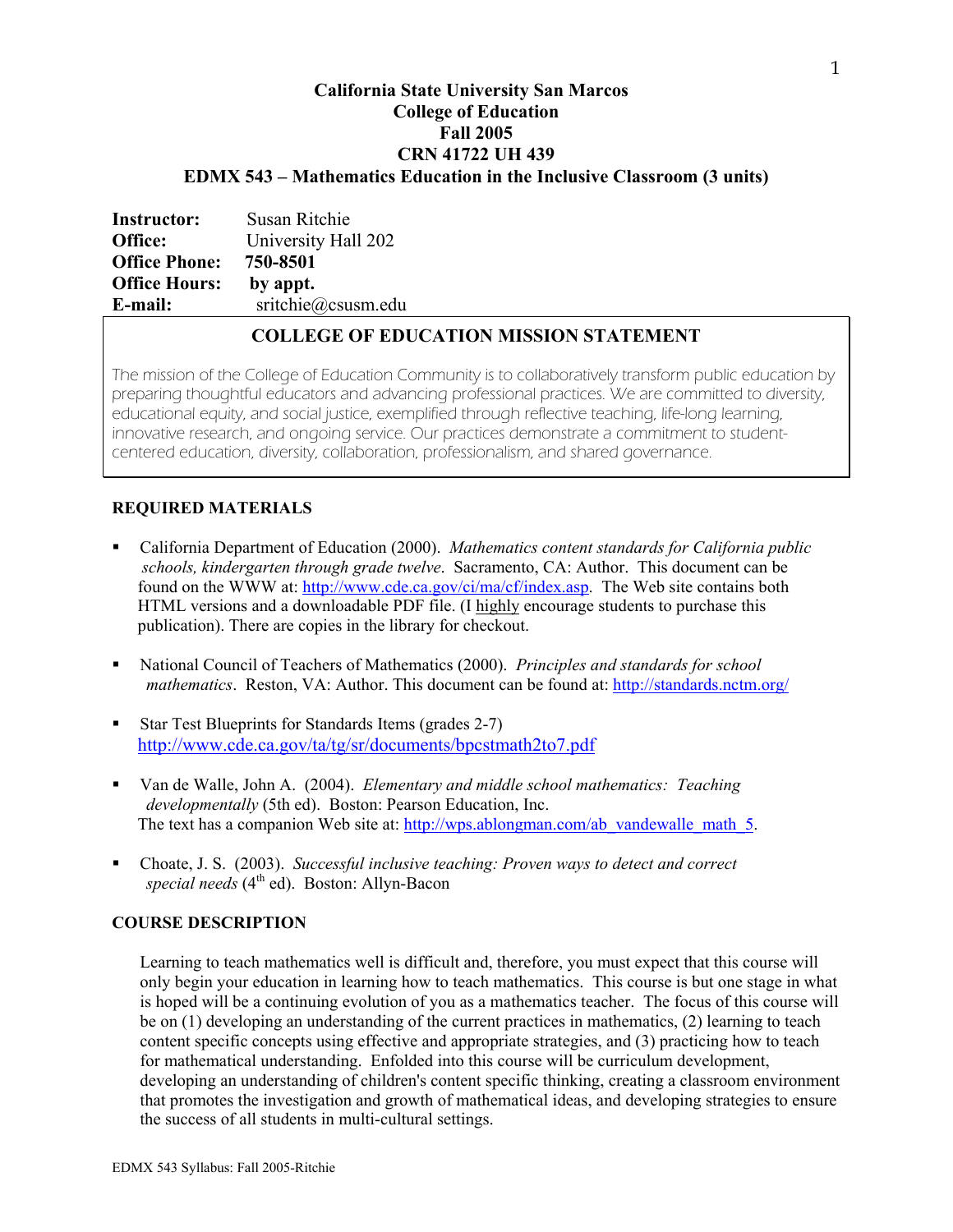#### **Standards Alignment:**

The course objectives, assignments, and assessments have been aligned with the CTC standards for Multiple Subjects Credential. The following standards are a primary emphasis in this course:

**Standard 3**: Relationship between Theory and Practice

**Standard 4:** Pedagogical Thought and Reflective Practice

**Standard 5:** Equity, Diversity and Access to the Core Curriculum for All Children

**Standard 8A:** Pedagogical Preparation for Subject-Specific Content Instruction by MS Candidates (Mathematics)

#### **Teacher Performance Expectation (TPE) Competencies:**

This course is designed to help teachers seeking the Multiple Subjects Credential to develop the skills, knowledge, and attitudes necessary to assist schools and district in implementing an effective program for all students. The successful candidate will be able to merge theory and practice in order to realize a comprehensive and extensive educational program for all students. The following TPE's are addressed in this course:

#### **Primary Emphasis**:

• TPE 1a-Subject Specific Pedagogical Skills for MS Teaching (Mathematics)

#### **Secondary Emphases**:

- TPE 2-Monitoring Student Learning During Instruction
- TPE 3-Interpretation and Use of Assessments
- TPE 4-Making Content Accessible
- TPE 5-Student Engagement
- TPE 6a-Developmentally Appropriate Practices in Grades K-3
- TPE 6b-Developmentally Appropriate Practices in Grades 4-8
- TPE 6d- Developmentally Appropriate Teaching Practices for Special Education: Teaching the Special Education Population in the General Education Environment
- TPE 7-Teaching English Learners
- TPE 8-Learning About Students
- TPE 9-Instructional Planning
- TPE 10-Instructional Time
- TPE 11-Social Environment
- TPE 13-Professional Growth
- TPE 14-Educational Technology in Teaching and Learning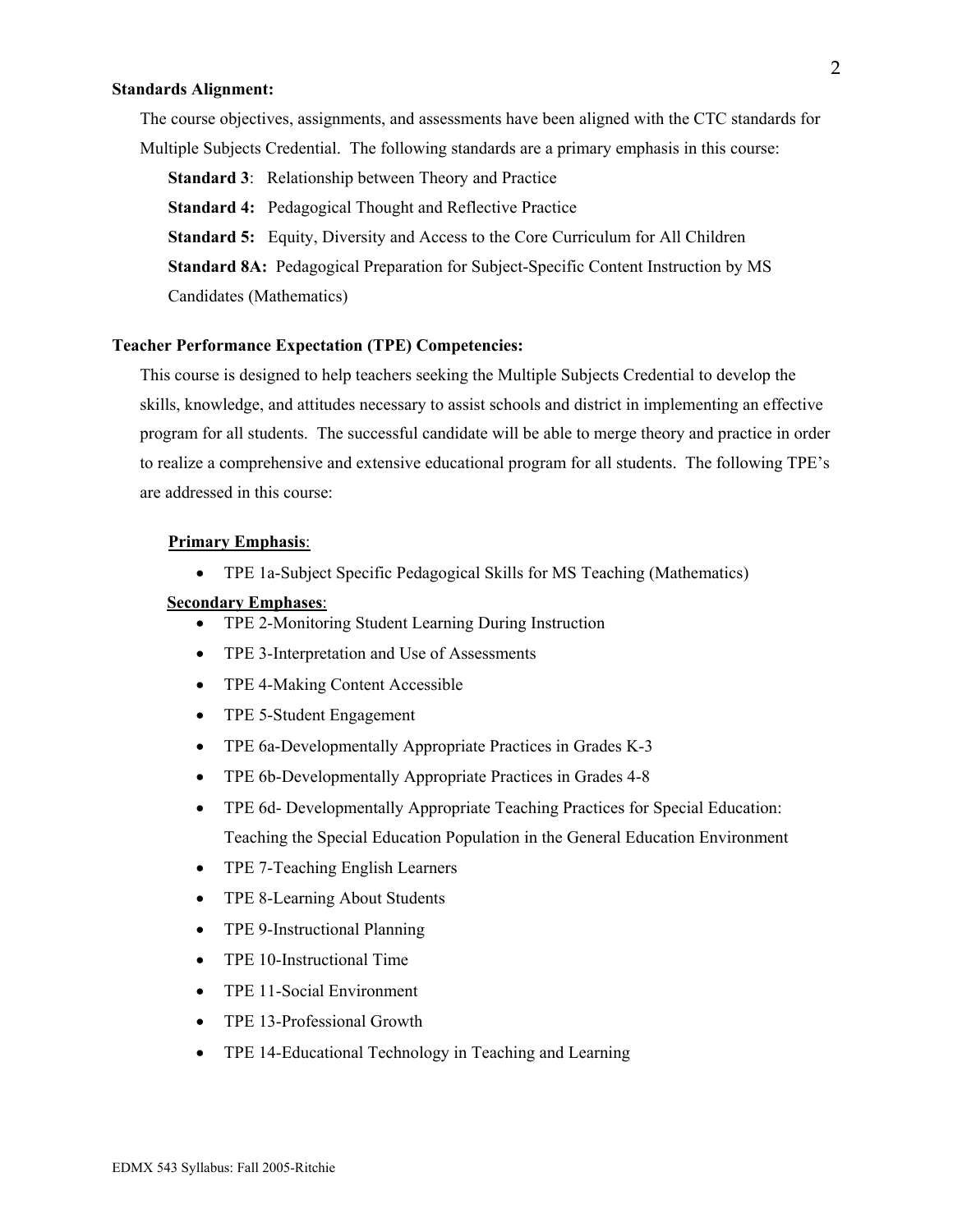#### **ASSIGNMENTS**

Detailed assignment sheets and scoring rubrics (course packet) will be provided electronically to each student for all written assignments below. The course calendar/topics schedule is attached to this syllabus.

#### **Reading Reflections**

**(28 points)** - Each week students will write a "meaningful" reflection on the material assigned to be read for that week. These reflections should be one page in length (use an "11" font, line spacing of 1.5, with **only** your name and class session number as a heading), and should clearly articulate your thoughts **on the assigned readings** and how you might **specifically apply** what you learned from the articles as a teacher in the classroom. Please do not repeat verbatim from the readings. **Other assignments may be given that will substitute the written reflection but not the reading assignment.** These will require more than 1 page in length.

#### **Student Interviews (Critical Assessment Task – CATs)**

**(32 points)** - You and one of your classmates will conduct four student interviews based on questions provided in class. For each interview, you will pose mathematical problems to any one student at a predetermined grade level. The purpose is to get you to begin thinking about students' mathematical understanding, to learn how to effectively pose questions and interpret the meaning of students' answers, and to provide you with an opportunity to interact with students.

#### **Mathematical Resources & Lesson (Critical Assessment Task – CATs)**

**(30 points) –** Working in small groups, your team will first compile resources on a predetermined mathematical topic (10 points) and then design a lesson that you will present and videotape in an elementary class or present in class (20 points). The purpose of this activity is to help you learn how to design effective mathematical activities, to provide you with an opportunity to begin compiling mathematical resources, and to provide an opportunity for you to practice teaching mathematics in an authentic classroom setting.

#### **Lesson Plan Multidisciplinary Magic**

Students who wish to "go the extra mile" and integrate assignments within their methods courses this semester are encouraged to do so. For example, in math you will be creating a lesson plan. If an assignment in science or social studies can be completed meeting objectives for both disciplines, it will be received with a welcome acceptance! Please note that you would be wise to consult with instructors with your idea to ensure that the integration of subjects is complete and meets the criteria for both disciplines.

#### **Curriculum Assignment (Critical Assessment Task – CATs)**

**(10 points) –** Students will review the mathematics curriculum currently being used in your classroom (e.g., a textbook) at one grade level and write a short paper that investigates the curriculum alignment with the CA Content Standards and current high stakes assessments. Students will also provide their general thoughts and concerns related to the curriculum (e.g., how the curriculum might need to be altered to make strong connections between mathematical concepts and procedures).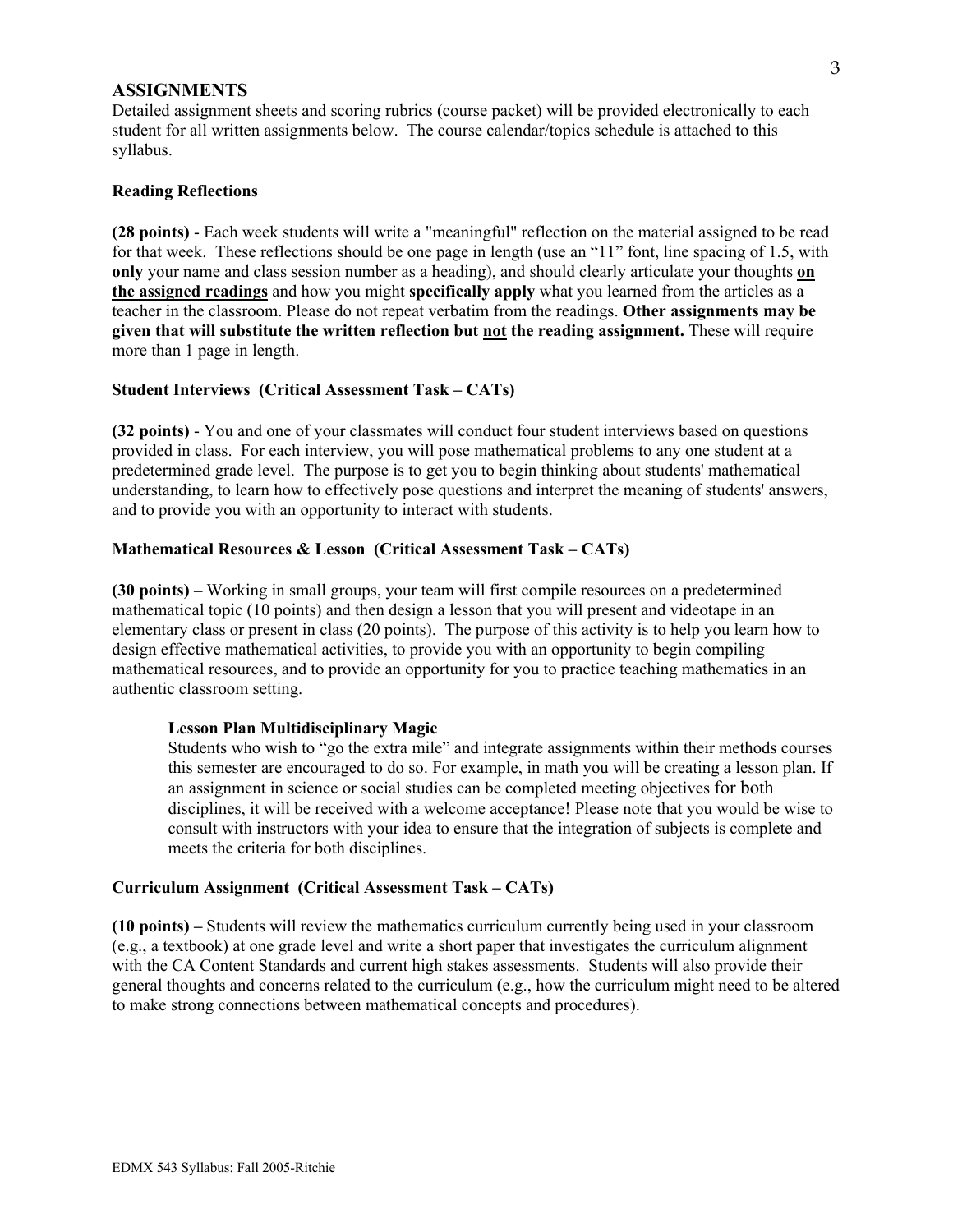## I**NFUSED COMPETENCIES**

# **CLAD**

In 1992, the College of Education voted to infuse Cross-cultural, Language and Academic Development (CLAD) competencies across the curriculum. The CLAD competencies are attached to the syllabus and the competencies covered in this course are highlighted.

## **Authorization to Teach English Learners**

This credential program has been specifically designed to prepare teachers for the diversity of languages often encountered in California public school classrooms. The authorization to teach English learners is met through the infusion of content and experiences within the credential program, as well as additional coursework. Students successfully completing this program receive a credential with authorization to teach English learners

#### **Special Education**

Consistent with the intent to offer a seamless teaching credential in the College of Education, this course will demonstrate the collaborative infusion of special education competencies that reflect inclusive educational practices.

#### **Technology**

This course infuses technology competencies to prepare our candidates to use technologies, emphasizing their use in both teaching practice and student learning.

#### **Visual and Performing Arts**

This course infuses the visual and performing arts in order to prepare our candidates with the skills to integrate the arts in their teaching. The Visual and Performing Arts Content Standards for California Public Schools (http://www.cde.ca.gov/cdepress/standards-pdfs/visual-performing-arts.pdf) describe what every student should know and be able to do in the visual and performing arts, pre-kindergarten through grade 12 in five strands: artistic perception; creative expression; historical and cultural context; aesthetic valuing; and connections, relationships and applications.

#### **ATTENDANCE POLICY**

The attendance policy of the College of Education: Due to the dynamic and interactive nature of courses in the COE, all students are expected to attend all classes and participate actively. At a minimum, students must attend more than 80% of class time, or s/he may not receive a passing grade for the course at the discretion of the instructor. Individual instructors may adopt more stringent attendance requirements. Should the student have extenuating circumstances, s/he should contact the instructor as soon as possible. If possible, please discuss with me any extenuating circumstances that will cause you to miss class prior to your absence.

For this class, if you are absent 1 day, your highest possible grade is a B. If you are absent more than 1 day, your highest possible grade is a C, which means that you will not pass the course. Late arrivals and early departures will affect your final grade. Absences do not change assignment due dates. Late assignments will receive a reduction in points for each day late.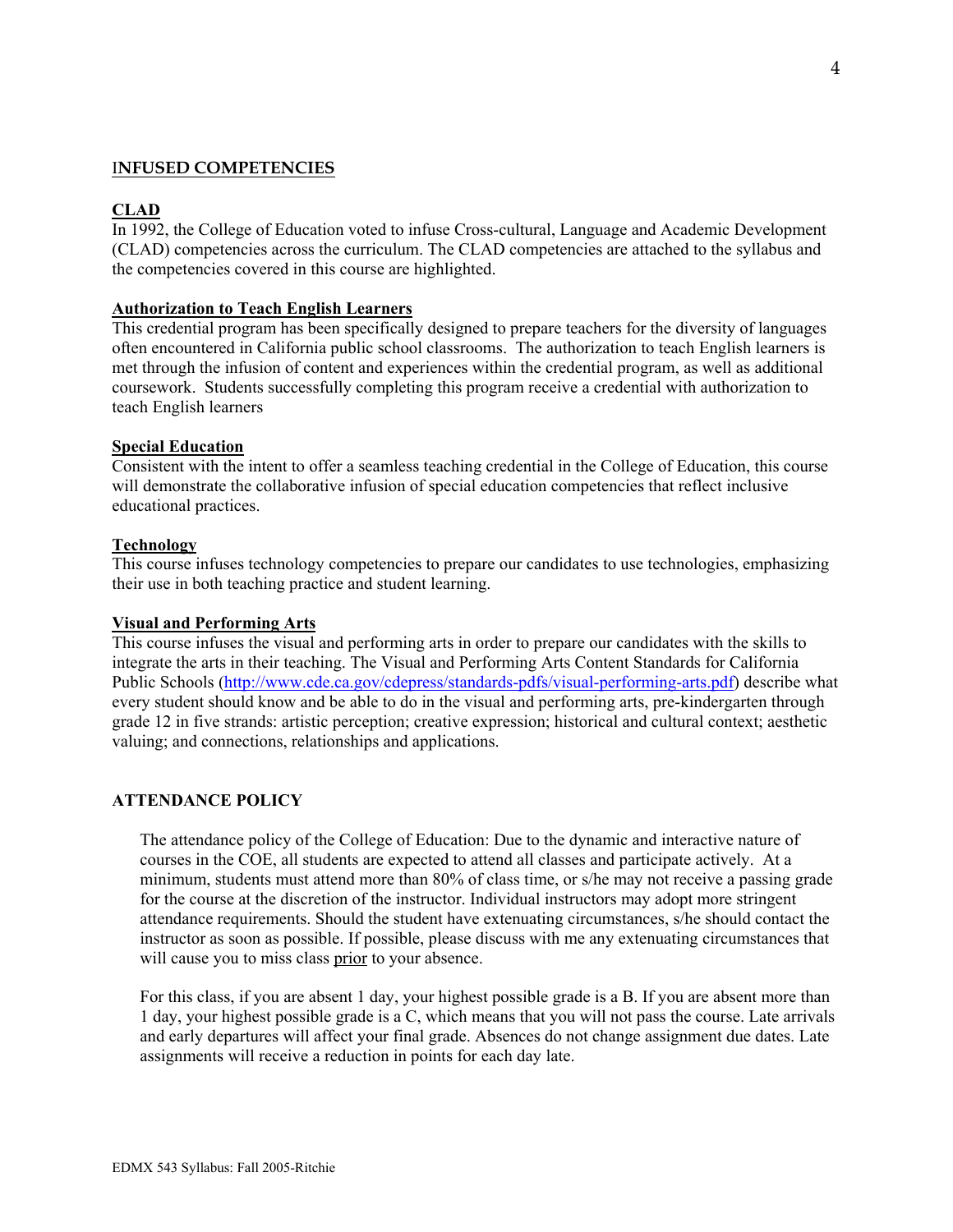## **PLAGIARISM AND CHEATING**

Plagiarism is presenting the words or ideas of others as your own. Please be sure to read and understand the university policy on plagiarism (found in the Academic Regulations and CSUSM Policies in the General Catalogue), as it will be strictly enforced. Academic dishonestly will not be tolerated, and will result in a failing grade for this course and will be reported to the University.

#### **Person-First Language**

 Use "person-first" language in al written and oral assignments and discussions (e.g., "student with autism" rather than "autistic student".

#### **Students with Disabilities Requiring Reasonable Accommodations**

 Students are approved for services through the Disabled Student Services Office (DSS). This office is located in Craven Hall 5205 and can be contacted by phone (760) 750-4905, or TTY (760) 750- 4909. Students authorized by DSS to receive reasonable accommodations should meet with their instructor during office hours or, in order to ensure confidentiality, in a more private setting.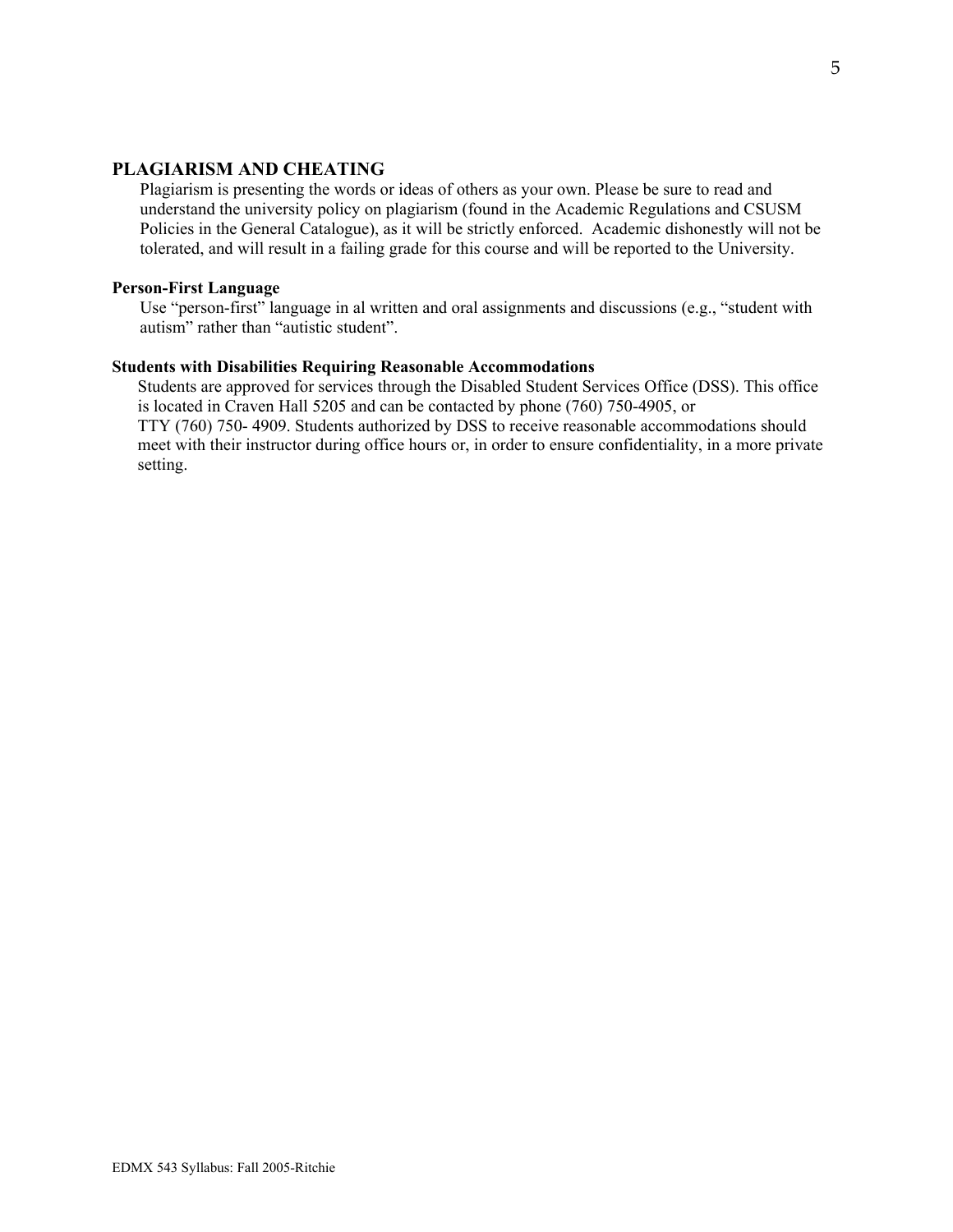**GRADING SCALE:** Grades for this course will be based on the following grading scale:

 A.................. .. 93% - 100 % A-……………90% - 92% B+…………. 88% - 89% B................... 83% - 87 % B-……….. … 80% - 82% C+…………. 78% - 79% C................… 73% - 77 % C-…………... 70% - 72%

# **Exemplary "A" Students:**

- Demonstrate serious commitment to their learning, making full use of the learning opportunities available and searching out the implications of their learning for future use.
- Complete all assignments thoroughly and thoughtfully toward the goal of developing in-depth math projects.
- Make insightful connections between all assignments and their developing overall understanding of mathematical concepts; they continually question and examine concepts in a genuine spirit of inquiry.
- Students show a high level of achievement of course goals.

## **"B" Students:**

- Simply comply with the course requirements and expectations.
- Complete all assignments, usually thoroughly and thoughtfully.
- Usually connect assignments to their developing overall understanding of mathematical concepts; may be satisfied with accepting their learning as it is received without deeply examining concepts or seeking a higher level of understanding.
- Students show reasonable achievement of course goals.

## **"C" Students:**

- **•** Demonstrate an inconsistent level of compliance to course requirements and expectations.
- **Complete all assignments with limited thoroughness and thoughtfulness.**
- Make limited connections between assignments and their developing overall understanding of mathematical concepts; may not be open to examining concepts on a deeper level and may actually dismiss the importance of such inquiry.
- Attempt, but show limited progress in achieving course goals.

**Remember! You are required to maintain a B average (3.0 GPA) in your teacher education courses to receive a teaching credential in the State of California.**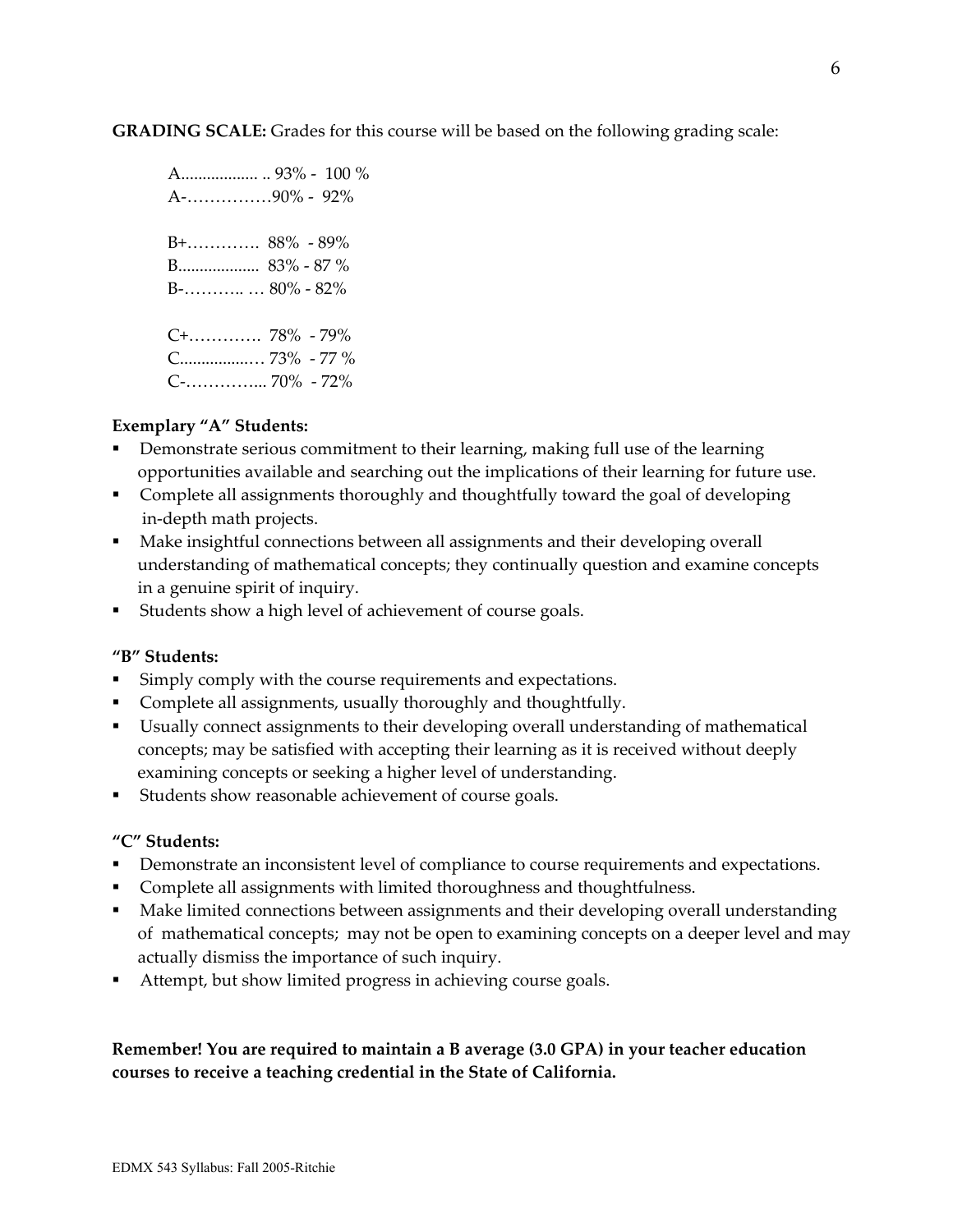| Date                     | <b>Session Number and Topic</b>                                                                | <b>Assignment to be Completed BEFORE Class</b><br><b>Session</b>                                             |
|--------------------------|------------------------------------------------------------------------------------------------|--------------------------------------------------------------------------------------------------------------|
| Friday<br>$9 - 2 - 05$   | <b>Introduction to Mathematics Education</b><br>1.<br>2. Developing Mathematical Understanding | Van de Walle ch. 2,3                                                                                         |
| Friday<br>$9 - 9 - 05$   | 3. Problem Solving<br>4. Standards                                                             | Van de Walle ch.4,1                                                                                          |
| Friday<br>$9 - 16 - 05$  | <b>Lesson Study &amp; Working Groups</b><br>5.<br><b>Instructional Practices</b><br>6.         | Van de Walle ch. 6, 7                                                                                        |
| Friday<br>$9 - 23 - 05$  | 7.<br><b>Assessment &amp; Conducting Student Interviews</b><br>8.<br>Technology                | Van de Walle ch. 5, 8<br><b>Student Interview #1 Due</b>                                                     |
| Friday<br>$9 - 30 - 05$  | 9. Number Concepts<br>10. Addition and Subtraction                                             | Van de Walle ch. 9,10,11,12,13<br><b>Number Concepts Interview Due</b>                                       |
| Friday<br>$10 - 7 - 05$  | 11. Multiplication and Division<br>12. Fractions, Decimals, Percents, Ratio & Proportion       | Van de Walle ch. 14, 15, 16, 17, 18<br><b>Multip.Interview Due</b><br><b>Fraction Interview Due</b>          |
| Friday<br>$10-14-05$     | 13. Algebraic Thinking<br>14. Measurement & Geometry                                           | Van de Walle ch. 19, 20, 22, 23<br><b>Algebra Interview Due</b><br><b>Measurement/Geometry Interview Due</b> |
| Friday<br>$10 - 21 - 05$ | 15. Data Analysis & Probability<br>16. Wrap-up                                                 | Van de Walle ch. 21<br><b>Data Anal/Prob Interview Due</b><br><b>Curriculum Assignment Due</b>               |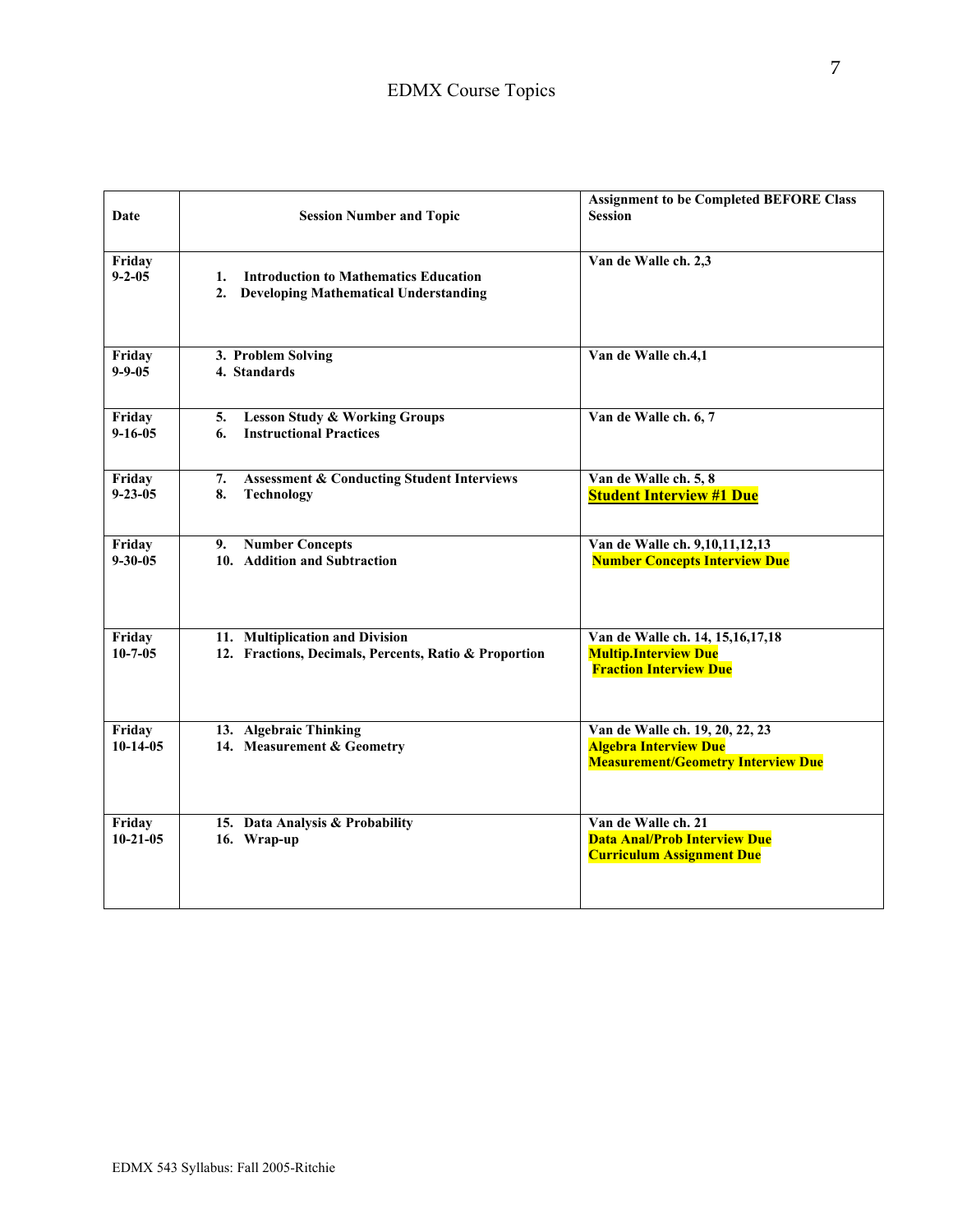# **PARTICIPATION, COLLABORATION, AND PROFESSIONALISM**

Students are expected to actively participate, collaborate, and demonstrate professionalism at all times.

|                                                                                                                                                                           | <b>Excellent</b>                                                                                                                                              | Acceptable                                                                                                                            | Unacceptable                                                                                                                            |
|---------------------------------------------------------------------------------------------------------------------------------------------------------------------------|---------------------------------------------------------------------------------------------------------------------------------------------------------------|---------------------------------------------------------------------------------------------------------------------------------------|-----------------------------------------------------------------------------------------------------------------------------------------|
| <b>Attitude</b><br>Do you show a positive<br>attitude toward class,<br>"the work" and<br>learning?                                                                        | Always displays a<br>positive attitude. May<br>offer constructive<br>criticism and include<br>alternatives that show<br>initiative.                           | Sometimes displays a<br>positive attitude. May<br>offer constructive criticism<br>and include alternatives<br>that show initiative.   | Seldom has a positive<br>attitude. Often is critical.<br>Does not offer alternative<br>solutions to criticism.                          |
| <b>Participation</b><br>Do you participate in<br>class discussions<br>productively, sharing you<br>knowledge and<br>understandings?                                       | Attends every class,<br>always on time and<br>well prepared, and<br>never leaves early.<br>Gives closest<br>attention to class<br>activities and<br>speakers. | Attends every class, on<br>time and prepared, and<br>never leaves early. Gives<br>most attention to class<br>activities and speakers. | Is not always ready when<br>class time begins.<br>Doesn't give full attention<br>in class; sometimes talks<br>when others are speaking. |
| Professionalism<br>Do you exhibit<br>professional behavior<br>at all times?                                                                                               | Consistently behaves,<br>talks and works in a<br>professional manner,<br>regardless of<br>task/topic.                                                         | Most of the time, behaves,<br>talks and works in a<br>professional manner,<br>regardless of task/topic.                               | Seldom behaves, talks,<br>and works in a<br>professional manner,<br>regardless of task/topic.                                           |
| Collaboration<br>Can you monitor and<br>adjust your<br>participation to allow<br>for others' ideas to be<br>heard?<br>Are you supportive of<br>others' ideas and<br>work? | <b>Consistently listens</b><br>to, shares with, and<br>supports the efforts of<br>others. Tries to keep<br>people working well<br>together.                   | Most of the time listens to,<br>shares with, and supports<br>the efforts of others, but<br>sometimes is not a good<br>team member.    | Rarely listens to, shares<br>with, and supports the<br>efforts of others. Is not<br>always a good team<br>player.                       |
| <b>Contributions</b><br>Do you contribute to<br>whole class and group<br>work? Do you "do your<br>share"?                                                                 | Consistently provides<br>useful ideas; always<br>stays focused on the<br>task. Exhibits a lot of<br>effort and valuable<br>contributions.                     | Most of the time provides<br>useful ideas and stays<br>focused. A satisfactory<br>group member who does<br>what is required.          | Rarely provides useful<br>ideas; not always focused.<br>Reluctant to participate.<br>Lets others take charge.                           |
| <b>Disposition toward</b><br>teaching<br>Do you exhibit a                                                                                                                 | Consistently<br>demonstrates<br>concern in learning to                                                                                                        | Most of the time<br>demonstrates concern in<br>learning to teach all                                                                  | Rarely shows concern in<br>learning to teach all<br>children. Rarely                                                                    |

#### **Rubric for PCP: Participation, Collaboration and Professionalism**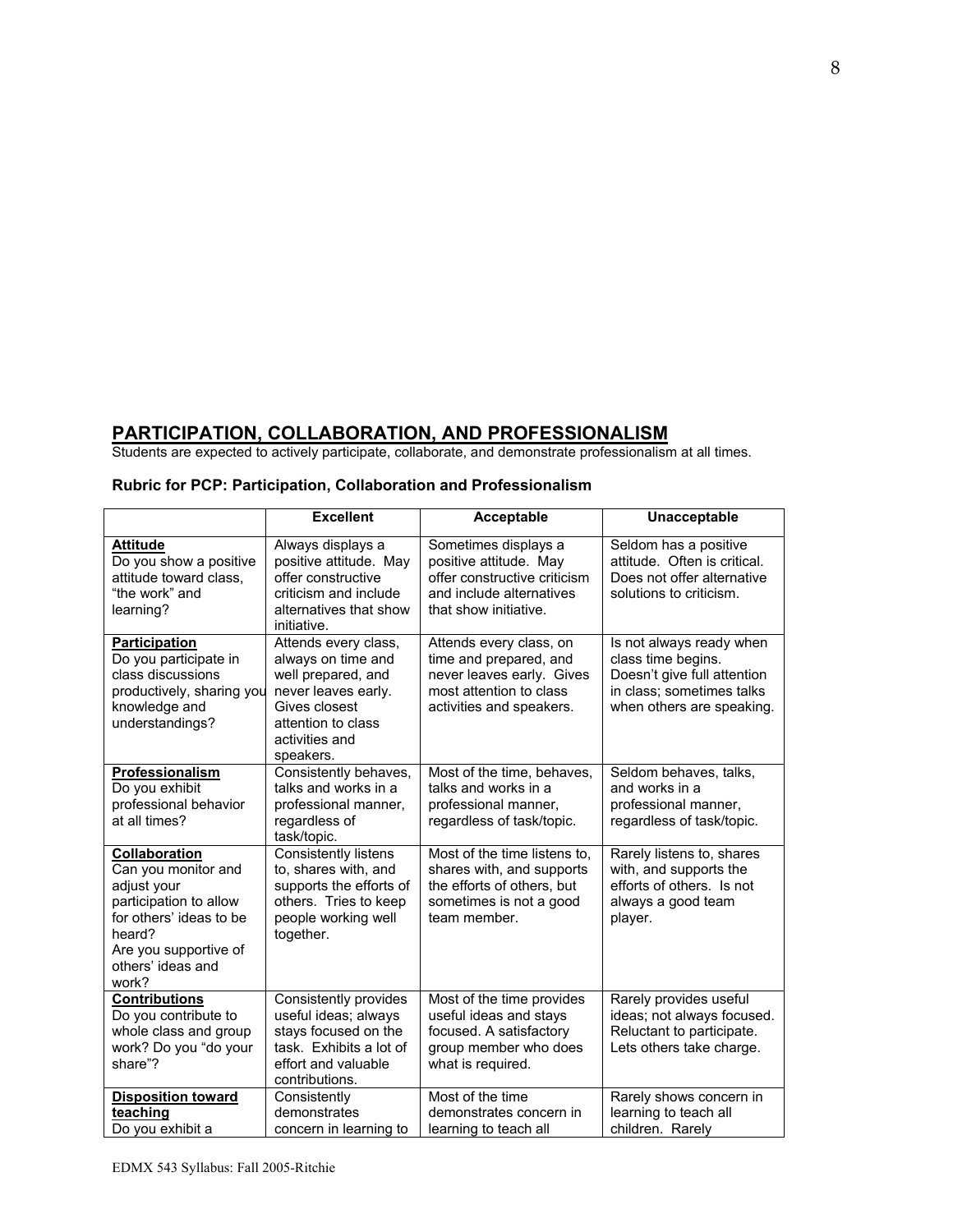| positive disposition<br>towards teaching all<br>students? | teach all children.<br>Always demonstrates<br>strong commitment<br>toward developing (a)<br>an understanding of<br>children, (b) teaching<br>strategies, and (c)<br>knowledge of the CA<br>Standards for the<br><b>Teaching Profession</b><br>(CSTP), Teacher<br>Performance<br>Expectations (TPE),<br>and CA Content<br>Standards. | children. Often<br>demonstrates commitment<br>toward developing (a) an<br>understanding of children,<br>(b) teaching strategies,<br>and (c) knowledge of the<br>CSTP's, TPE's, and CA<br>Content Standards. | demonstrates commitment<br>toward developing (a) an<br>understanding of children.<br>(b) teaching strategies.<br>and (c) knowledge of the<br>CSTP's, TPE's, and CA<br>Content Standards. |
|-----------------------------------------------------------|-------------------------------------------------------------------------------------------------------------------------------------------------------------------------------------------------------------------------------------------------------------------------------------------------------------------------------------|-------------------------------------------------------------------------------------------------------------------------------------------------------------------------------------------------------------|------------------------------------------------------------------------------------------------------------------------------------------------------------------------------------------|
| Leadership<br>Do you interact                             | Shows strength<br>through leadership in                                                                                                                                                                                                                                                                                             | <b>Effectively participates</b><br>and contributes, but rarely                                                                                                                                              | Does not show leadership<br>in any area of class.                                                                                                                                        |
| productively with your                                    | class activities: other                                                                                                                                                                                                                                                                                                             | shows leadership                                                                                                                                                                                            |                                                                                                                                                                                          |
| peers and show                                            | students respect you                                                                                                                                                                                                                                                                                                                | qualities.                                                                                                                                                                                                  |                                                                                                                                                                                          |
| leadership initiative?                                    | as a leader.                                                                                                                                                                                                                                                                                                                        |                                                                                                                                                                                                             |                                                                                                                                                                                          |

# **SB 2042 – Authorization to Teach English Learners Competencies**

| <b>TEST 1: LANGUAGE</b><br><b>STRUCTURE</b><br><b>AND</b><br><b>FIRST-AND SECOND-</b><br><b>LANGUAGE DEVELOPMENT</b> | <b>METHODOLOGY</b><br><b>TEST 2:</b><br>OF BILINGUAL, ENGLISH<br><b>LANGUAGE DEVELOPMENT,</b><br><b>AND</b><br><b>CONTENT INSTRUCTION</b> | <b>TEST 3:</b><br><b>CULTURE</b><br><b>AND</b><br><b>CULTURAL DIVERSITY</b>              |
|----------------------------------------------------------------------------------------------------------------------|-------------------------------------------------------------------------------------------------------------------------------------------|------------------------------------------------------------------------------------------|
| I. Language Structure and<br>Use:<br><b>Universals and Differences</b><br>(including the structure of<br>English)    | I. Theories and Methods of<br><b>Bilingual Education</b>                                                                                  | I. The Nature of Culture                                                                 |
| A. The sound systems of<br>language (phonology)                                                                      | A. Foundations                                                                                                                            | A. Definitions of culture                                                                |
| <b>B.</b> Word formation (morphology)                                                                                | <b>B.</b> Organizational models: What<br>works for whom?                                                                                  | <b>B.</b> Perceptions of culture                                                         |
| C. Syntax *                                                                                                          | <b>C.</b> Instructional strategies *                                                                                                      | C. Intragroup differences (e.g.,<br>ethnicity, race, generations,<br>and micro-cultures) |
| <b>D.</b> Word meaning (semantics) *                                                                                 | II. Theories and Methods for<br><b>Instruction In and Through</b><br><b>English</b>                                                       | D. Physical geography and its<br>effects on culture                                      |
| <b>E.</b> Language in context *                                                                                      | A. Teacher delivery for both<br>English language<br>development and content<br>instruction *                                              | E. Cultural congruence                                                                   |
| F. Written discourse *                                                                                               | <b>B.</b> Approaches with a focus on<br>English language<br>development *                                                                 | II. Manifestations of Culture:<br><b>Learning About Students</b>                         |
| G. Oral discourse *                                                                                                  | C. Approaches with a focus on<br>content area instruction<br>(specially designed<br>academic instruction<br>delivered in English) *       | A. What teachers should learn<br>about their students *                                  |
| H. Nonverbal communication *                                                                                         | D. Working with<br>paraprofessionals *                                                                                                    | <b>B. How teachers can learn</b><br>about their students *                               |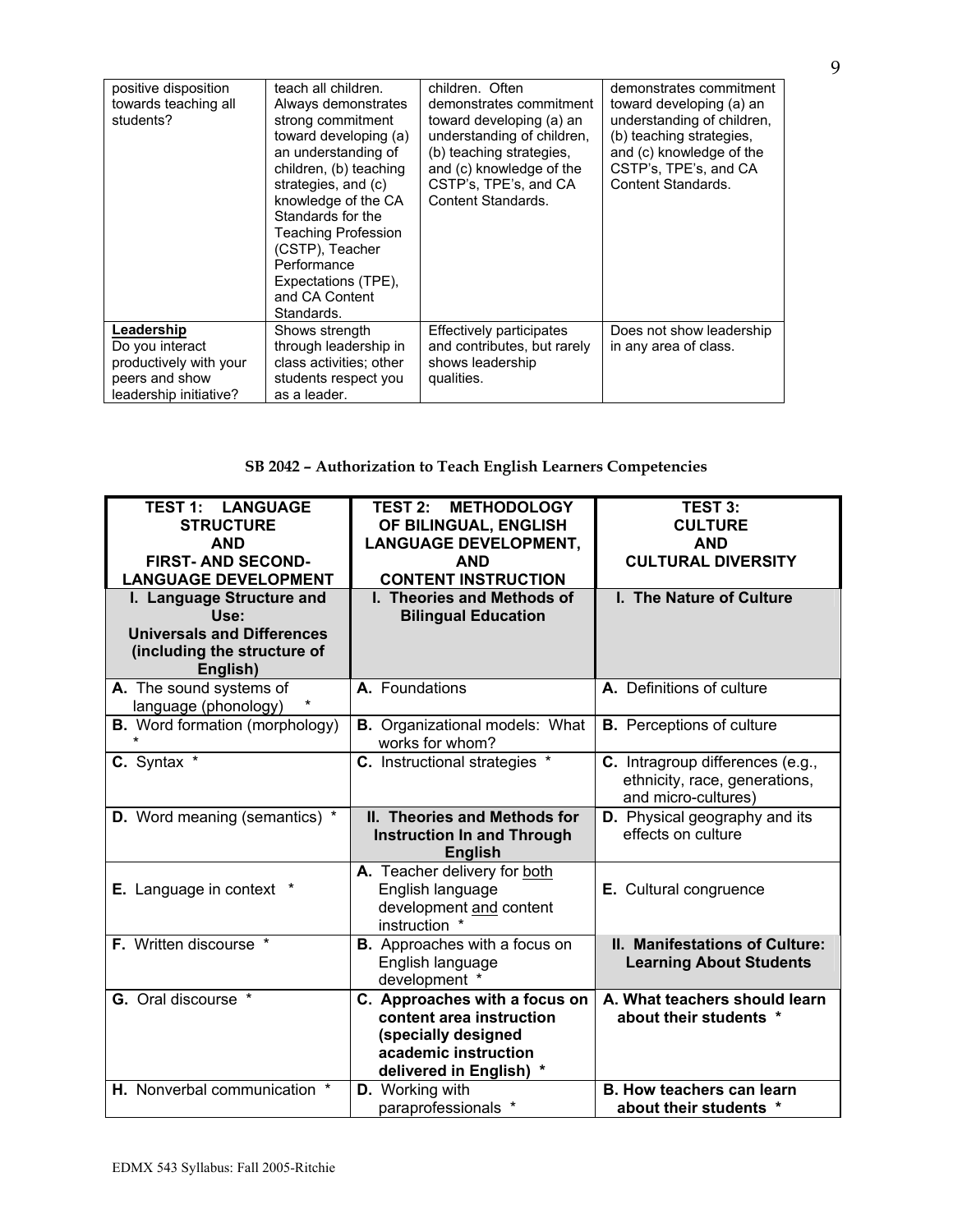| <b>II. Theories and Factors in</b>           | III. Language and Content           | C. How teachers can use what            |  |
|----------------------------------------------|-------------------------------------|-----------------------------------------|--|
| <b>First- and Second-Language</b>            | <b>Area Assessment</b>              | they learn about their                  |  |
| <b>Development</b>                           |                                     | students (culturally                    |  |
|                                              |                                     | responsive pedagogy)*                   |  |
| <b>A.</b> Historical and current theories    |                                     |                                         |  |
|                                              |                                     | III. Cultural Contact                   |  |
| and models of language                       | A. Purpose                          |                                         |  |
| analysis that have implications              |                                     |                                         |  |
| for second-language                          |                                     |                                         |  |
| development and pedagogy                     |                                     |                                         |  |
| <b>B.</b> Psychological factors              | B. Methods *                        | A. Concepts of cultural contact         |  |
| affecting first- and second-                 |                                     |                                         |  |
| language development                         |                                     |                                         |  |
| <b>C.</b> Socio-cultural factors             | C. State mandates                   | <b>B.</b> Stages of individual cultural |  |
| affecting first- and second-                 |                                     | contact                                 |  |
| language development                         |                                     |                                         |  |
| <b>D.</b> Pedagogical factors affecting      | <b>D. Limitations of assessment</b> | <b>C.</b> The dynamics of prejudice     |  |
| first- and second-language                   | $\star$                             |                                         |  |
| development *                                |                                     |                                         |  |
| <b>E.</b> Political factors affecting first- | E. Technical concepts *             | <b>D.</b> Strategies for conflict       |  |
| and second-language                          |                                     | resolution                              |  |
| development                                  |                                     |                                         |  |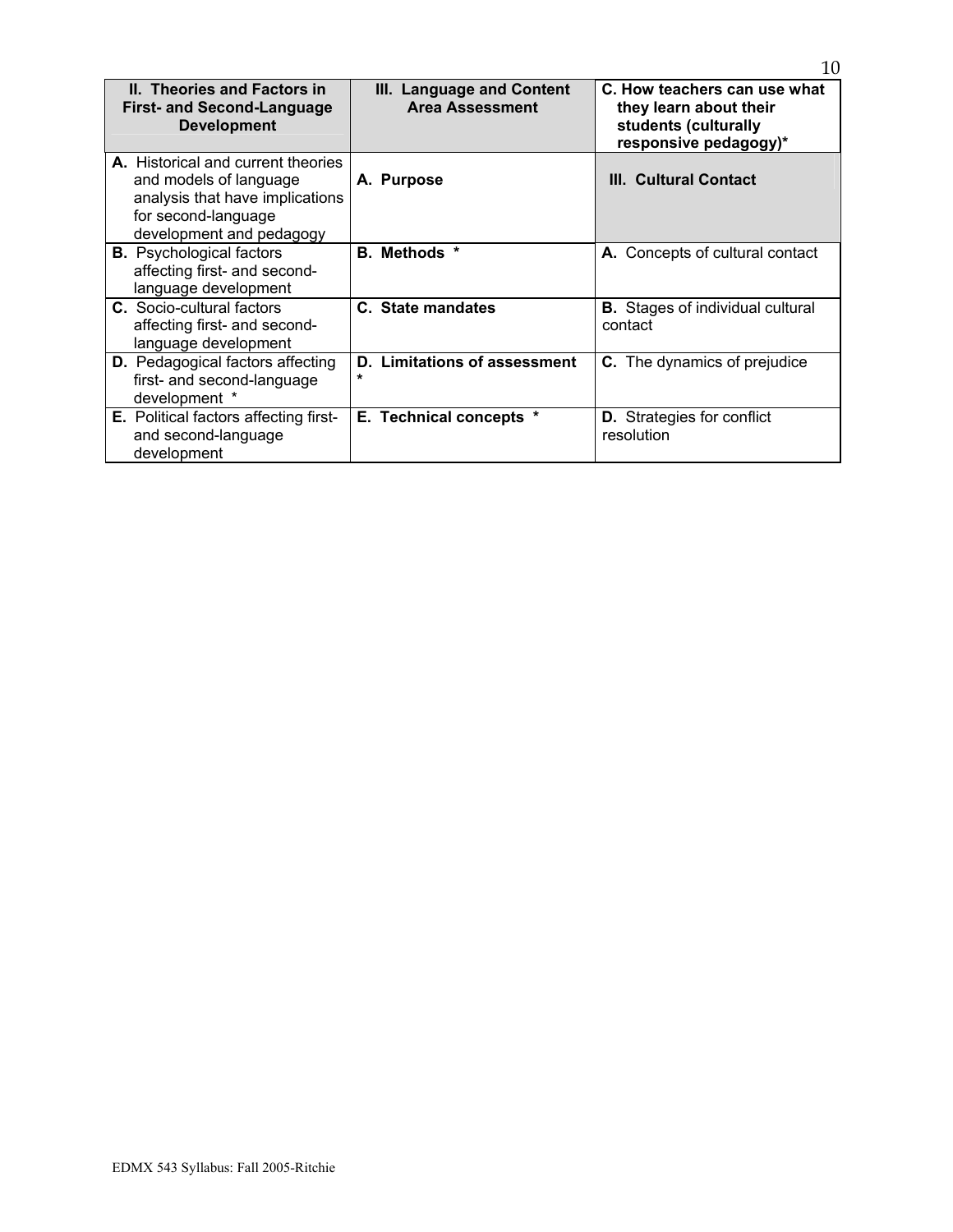# **Curriculum Review Assignment**  EDMX 543

|                           |                       | <b>Nearly</b>        |                      |                      |
|---------------------------|-----------------------|----------------------|----------------------|----------------------|
|                           | Developing            | <b>Meets</b>         | <b>Meets</b>         | <b>Exceeds</b>       |
| <b>TPE 1, 1a</b>          | Candidate's           | Candidate's          | Candidate's          | Candidate's          |
| Subject Specific          | analysis of the       | analysis of the      | analysis of the      | analysis of the      |
| Pedagogical skills        | curriculum will       | curriculum will      | curriculum will      | curriculum will      |
| for MS Teaching           | demonstrate little to | demonstrate some     | demonstrate          | demonstrate          |
| Assignment                | no understanding of   | understanding of     | considerable         | exceptional          |
| (Teaching                 | how to teach the      | how to teach the     | understanding of     | understanding of     |
| Mathematics in a          | state adopted         | state adopted        | how to teach the     | how to teach the     |
| MS Assignment)            | academic content      | academic content     | state adopted        | state adopted        |
|                           | standard in           | standard in          | academic content     | academic content     |
|                           | mathematics.          | mathematics.         | standard in          | standard in          |
|                           |                       |                      | mathematics.         | mathematics.         |
| TPE <sub>4</sub>          | Candidate's           | Candidate's          | Candidate's          | Candidate's          |
| Making Content            | analysis of the       | analysis of the      | analysis of the      | analysis of the      |
| Accessible                | curriculum will       | curriculum will      | curriculum will      | curriculum will      |
|                           | demonstrate little to | demonstrate some     | demonstrate          | demonstrate          |
|                           | no understanding in   | understanding in     | considerable         | exceptional          |
|                           | the use of            | the use of           | understanding in     | understanding in     |
|                           | pedagogical           | pedagogical          | the use of           | the use of           |
|                           | strategies that will  | strategies that will | pedagogical          | pedagogical          |
|                           | provide all students  | provide all students | strategies that will | strategies that will |
|                           | access to the         | access to the        | provide all students | provide all students |
|                           | mathematics           | mathematics          | access to the        | access to the        |
|                           | curriculum.           | curriculum           | mathematics          | mathematics          |
|                           |                       |                      | curriculum           | curriculum           |
| TPE 6, 6a, 6b             | Candidate's           | Candidate's          | Candidate's          | Candidates's         |
| Developmentally           | analysis of the       | analysis of the      | analysis of the      | analysis of the      |
| Appropriate               | curriculum will       | curriculum will      | curriculum will      | curriculum will      |
| <b>Teaching Practices</b> | demonstrate little to | demonstrate some     | demonstrate          | demonstrate          |
| in Grades K-3 & 4-        | no understanding in   | understanding in     | considerable         | exceptional          |
| 8                         | the use of            | the use of           | understanding in     | understanding in     |
|                           | developmentally       | developmentally      | the use of           | the use of           |
|                           | appropriate           | appropriate          | developmentally      | developmentally      |
|                           | teaching practices.   | teaching practices   | appropriate          | appropriate          |
|                           |                       |                      | teaching practices   | teaching practices   |

- $\triangleright$  TPE 9 Instructional Planning
- $\triangleright$  TPE 10 Instructional Time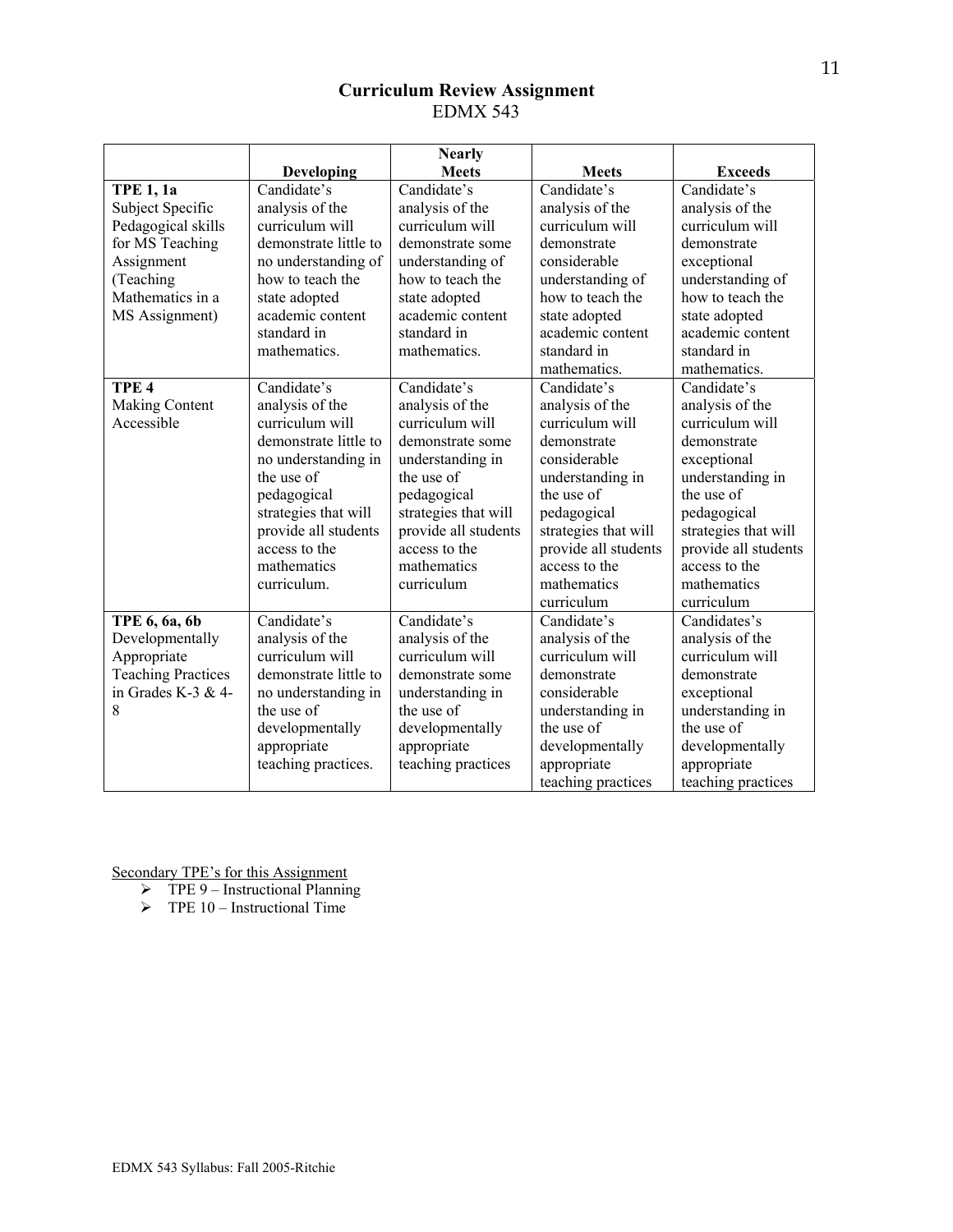# **Lesson Presentation Assignment**  EDMX 543

|                       |                      | <b>Nearly</b>        |                      |                      |
|-----------------------|----------------------|----------------------|----------------------|----------------------|
|                       | Developing           | <b>Meets</b>         | <b>Meets</b>         | <b>Exceeds</b>       |
| <b>TPE 1, 1a</b>      | Candidates' lesson   | Candidates' lesson   | Candidates' lesson   | Candidates' lesson   |
| Subject Specific      | plan and             | plan and             | plan and             | plan and             |
| Pedagogical skills    | presentation         | presentation         | presentation         | presentation         |
| for MS Teaching       | demonstrates little  | demonstrates some    | demonstrates         | demonstrates         |
| Assignment            | to no                | understanding of     | considerable         | exceptional          |
| (Teaching             | understanding of     | how to teach the     | understanding of     | understanding of     |
| Mathematics in a      | how to teach the     | state adopted        | how to teach the     | how to teach the     |
| Multiple Subject      | state adopted        | academic content     | state adopted        | state adopted        |
| Assignment)           | academic content     | standard in          | academic content     | academic content     |
|                       | standard in          | mathematics          | standard in          | standard in          |
|                       | mathematics          |                      | mathematics          | mathematics          |
| TPE <sub>4</sub>      | Candidates' lesson   | Candidates' lesson   | Candidates' lesson   | Candidates' lesson   |
| <b>Making Content</b> | plan and             | plan and             | plan and             | plan and             |
| Accessible            | presentation will    | presentation will    | presentation will    | presentation will    |
|                       | demonstrate little   | demonstrate some     | demonstrate          | demonstrate          |
|                       | to no                | understanding in     | considerable         | exceptional          |
|                       | understanding in     | the use of           | understanding in     | understanding in     |
|                       | the use of           | pedagogical          | the use of           | the use of           |
|                       | pedagogical          | strategies that will | pedagogical          | pedagogical          |
|                       | strategies that will | provide all students | strategies that will | strategies that will |
|                       | provide all students | access to the        | provide all students | provide all students |
|                       | access to the        | mathematics          | access to the        | access to the        |
|                       | mathematics          | curriculum           | mathematics          | mathematics          |
|                       | curriculum           |                      | curriculum           | curriculum           |
| TPE 6, 6a, 6b         | Candidates' lesson   | Candidates' lesson   | Candidates' lesson   | Candidates' lesson   |
| Developmentally       | plan and             | plan and             | plan and             | plan and             |
| Appropriate           | presentation will    | presentation will    | presentation will    | presentation will    |
| Teaching              | demonstrate little   | demonstrate some     | demonstrate          | demonstrate          |
| Practices - Grades    | to no                | understanding in     | considerable         | exceptional          |
| $K-3 & 4-8$           | understanding in     | the use of           | understanding in     | understanding in     |
|                       | the use of           | developmentally      | the use of           | the use of           |
|                       | developmentally      | appropriate          | developmentally      | developmentally      |
|                       | appropriate          | teaching practices.  | appropriate          | appropriate          |
|                       | teaching practices.  |                      | teaching practices.  | teaching practices.  |

- ¾ TPE 2 Monitoring Student Learning During Instruction
- $\triangleright$  TPE 5 Student Engagement
- $\triangleright$  TPE 9 Instructional Planning
- $\triangleright$  TPE 10 Instructional Time
- $\triangleright$  TPE 11 Social Environment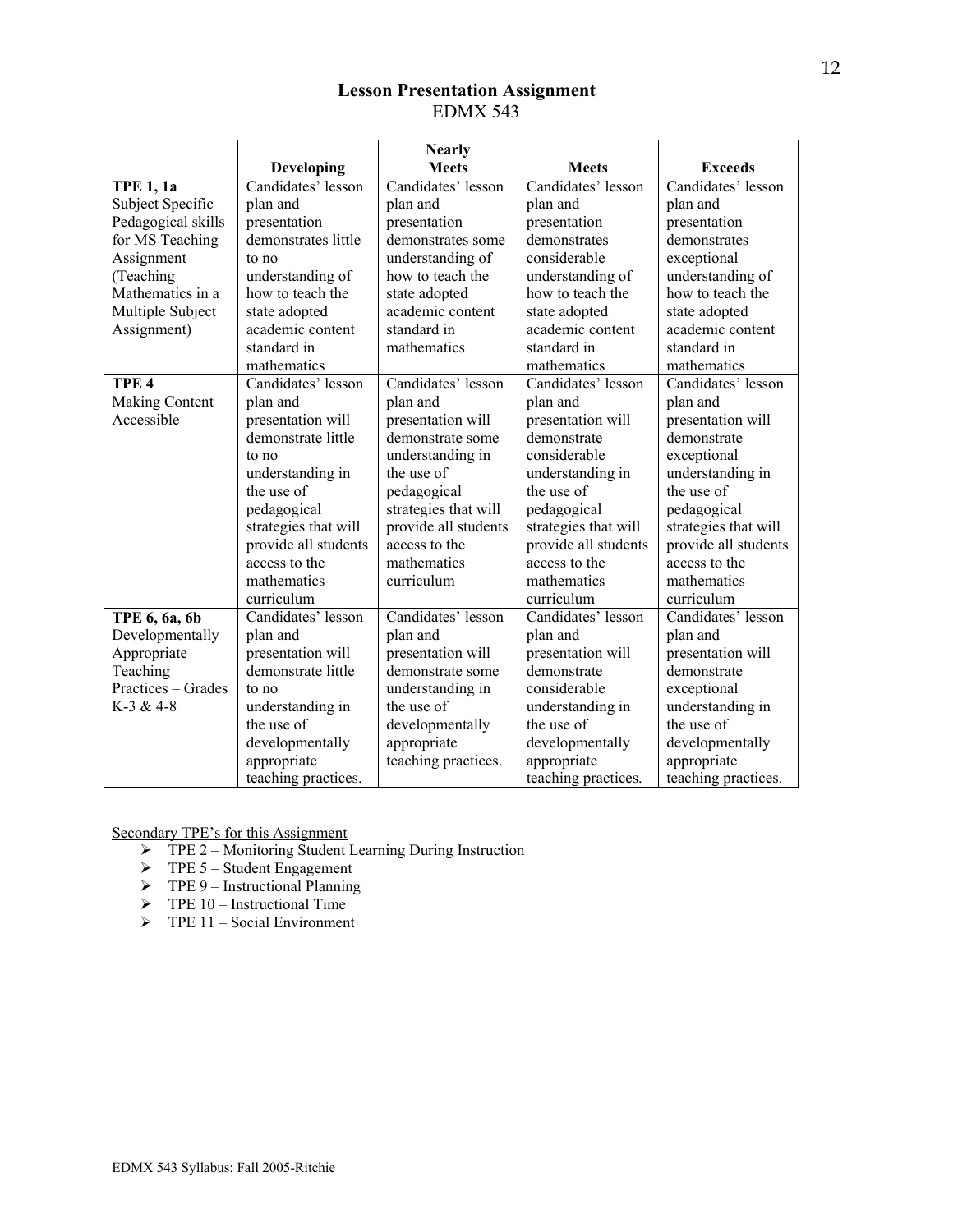# **Lesson Resources Assignment**  EDMX 543

|                  |                    | <b>Nearly</b>      |                    |                    |
|------------------|--------------------|--------------------|--------------------|--------------------|
|                  | <b>Developing</b>  | <b>Meets</b>       | <b>Meets</b>       | <b>Exceeds</b>     |
| TPE <sub>4</sub> | Candidates'        | Candidates'        | Candidates'        | Candidates'        |
| Making Content   | resources and      | resources and      | resources and      | resources and      |
| Accessible       | descriptions will  | descriptions will  | descriptions will  | descriptions will  |
|                  | demonstrate little | demonstrate some   | demonstrate        | demonstrate        |
|                  | to no              | understanding of   | considerable       | exceptional        |
|                  | understanding of   | how instructional  | understanding of   | understanding of   |
|                  | how instructional  | resources can help | how instructional  | how instructional  |
|                  | resources can help | provide all        | resources can help | resources can help |
|                  | provide all        | students with      | provide all        | provide all        |
|                  | students with      | access to a        | students with      | students with      |
|                  | access to a        | balanced and       | access to a        | access to a        |
|                  | balanced and       | comprehensive      | balanced and       | balanced and       |
|                  | comprehensive      | curriculum.        | comprehensive      | comprehensive      |
|                  | curriculum.        |                    | curriculum.        | curriculum.        |

- ¾ TPE 1a Subject-Specific Pedagogical Skills for MS Teaching Assignments (Teaching Mathematics in a MS Assignment)
- $\triangleright$  TPE 5 Student Engagement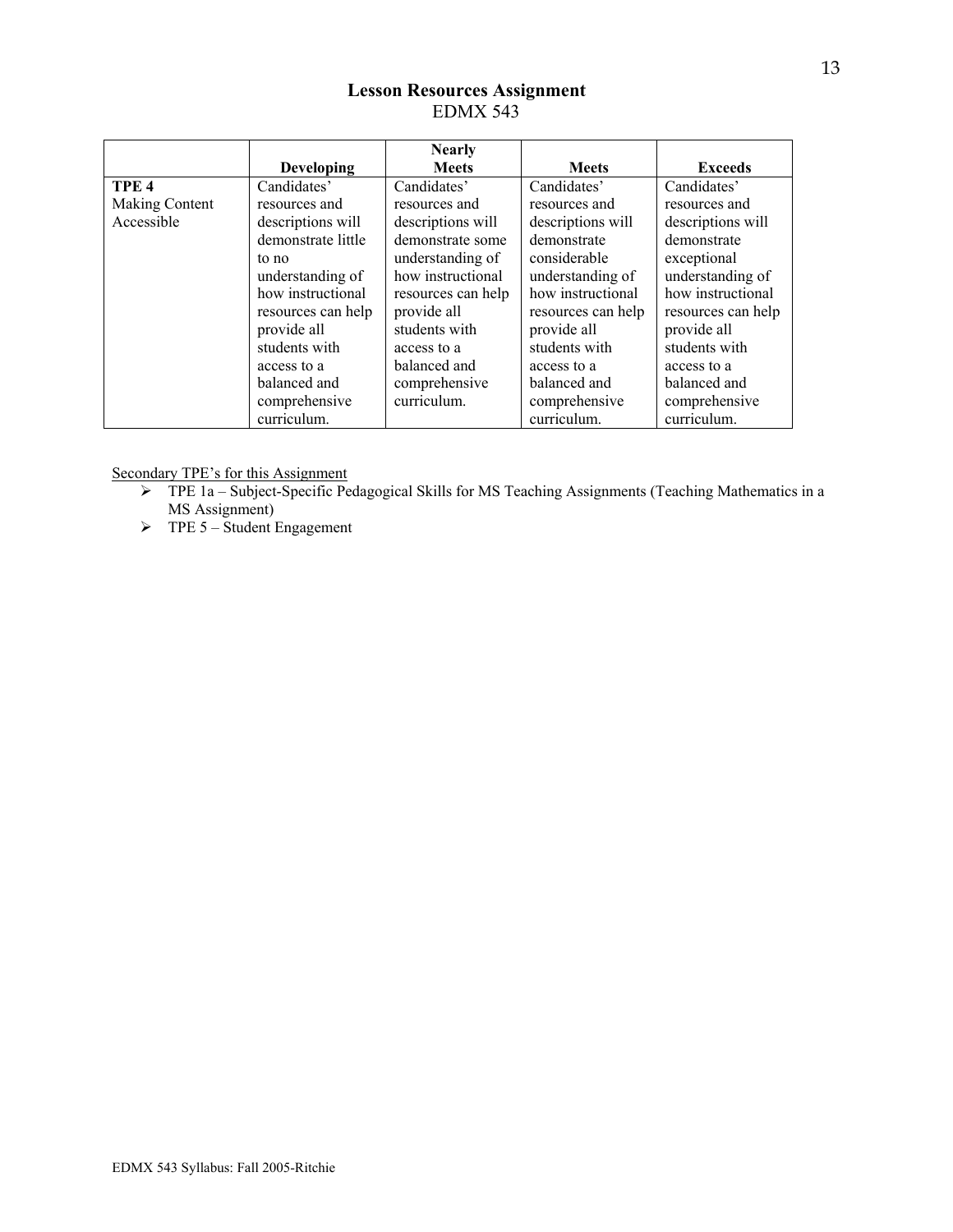# **Student Interviews Assignment**  EDMX 543

|                         |                        | <b>Nearly</b>         |                       |                       |
|-------------------------|------------------------|-----------------------|-----------------------|-----------------------|
|                         | <b>Developing</b>      | <b>Meets</b>          | <b>Meets</b>          | <b>Exceeds</b>        |
| <b>TPE 1, 1a</b>        | Candidate's            | Candidate's           | Candidate's           | Candidate's           |
| Subject Specific        | assessment and         | assessment and        | assessment and        | assessment and        |
| Pedagogical             | recommendations        | recommendations       | recommendations       | recommendations       |
| skills for MS           | from the student       | from the student      | from the student      | from the student      |
| Teaching                | interview              | interview             | interview             | interview             |
| Assignment              | demonstrates little to | demonstrates some     | demonstrates          | demonstrates          |
| (Teaching               | no understanding of    | understanding of how  | considerable          | exceptional           |
| Mathematics in a        | how to teach the state | to teach the state    | understanding of how  | understanding of how  |
| Multiple Subject        | adopted academic       | adopted academic      | to teach the state    | to teach the state    |
| Assignment)             | content standard in    | content standard in   | adopted academic      | adopted academic      |
|                         | mathematics            | mathematics           | content standard in   | content standard in   |
|                         |                        |                       | mathematics           | mathematics           |
| TPE <sub>2</sub>        | Candidate's            | Candidate's           | Candidate's           | Candidate's           |
| Monitoring              | assessment and         | assessment and        | assessment and        | assessment and        |
| <b>Student Learning</b> | recommendations        | recommendations       | recommendations       | recommendations       |
| During                  | from the student       | from the student      | from the student      | from the student      |
| Instruction             | interview              | interview             | interview             | interview             |
|                         | demonstrates little to | demonstrates some     | demonstrates          | demonstrates          |
|                         | no understanding of    | understanding of how  | considerable          | exceptional           |
|                         | how to monitor         | to monitor student    | understanding of how  | understanding of how  |
|                         | student learning and   | learning and how to   | to monitor student    | to monitor student    |
|                         | how to effectively     | effectively make use  | learning and how to   | learning and how to   |
|                         | make use of this       | of this information   | effectively make use  | effectively make use  |
|                         | information when       | when teaching.        | of this information   | of this information   |
|                         | teaching.              |                       | when teaching.        | when teaching.        |
| TPE <sub>3</sub>        | Candidate              | Candidate             | Candidate             | Candidate             |
| Interpretation          | demonstrates little to | demonstrates some     | demonstrates          | demonstrates          |
| and Use of              | no understanding of    | understanding of how  | considerable          | exceptional           |
| Assessments             | how to effectively     | to effectively assess | understanding of how  | understanding of how  |
|                         | assess students'       | students' content     | to effectively assess | to effectively assess |
|                         | content knowledge      | knowledge through     | students' content     | students' content     |
|                         | through the use of     | the use of student    | knowledge through     | knowledge through     |
|                         | student interviews.    | interviews.           | the use of student    | the use of student    |
|                         |                        |                       | interviews.           | interviews.           |
|                         |                        |                       |                       |                       |
| TPE <sub>4</sub>        | Candidate's            | Candidate's           | Candidate's           | Candidate's           |
| Making Content          | recommendations        | recommendations       | recommendations       | recommendations       |
| Accessible              | from the student       | from the student      | from the student      | from the student      |
|                         | interview              | interview             | interview             | interview             |
|                         | demonstrates little to | demonstrates some     | demonstrates          | demonstrates          |
|                         | no understanding in    | understanding in the  | considerable          | exceptional           |
|                         | the use of             | use of pedagogical    | understanding in the  | understanding in the  |
|                         | pedagogical            | strategies that will  | use of pedagogical    | use of pedagogical    |
|                         | strategies that will   | provide all students  | strategies that will  | strategies that will  |
|                         | provide all students   | access to the         | provide all students  | provide all students  |
|                         | access to the          | mathematics           | access to the         | access to the         |
|                         | mathematics            | curriculum            | mathematics           | mathematics           |
|                         | curriculum             |                       | curriculum            | curriculum            |

- $\triangleright$  TPE 5 Student Engagement
- $\triangleright$  TPE 6, 6a, 6b Developmentally Appropriate Practices in Grades K-3 & Grades 4-8.
- $\triangleright$  TPE 8 Learning about Students
- $\triangleright$  TPE 9 Instructional Planning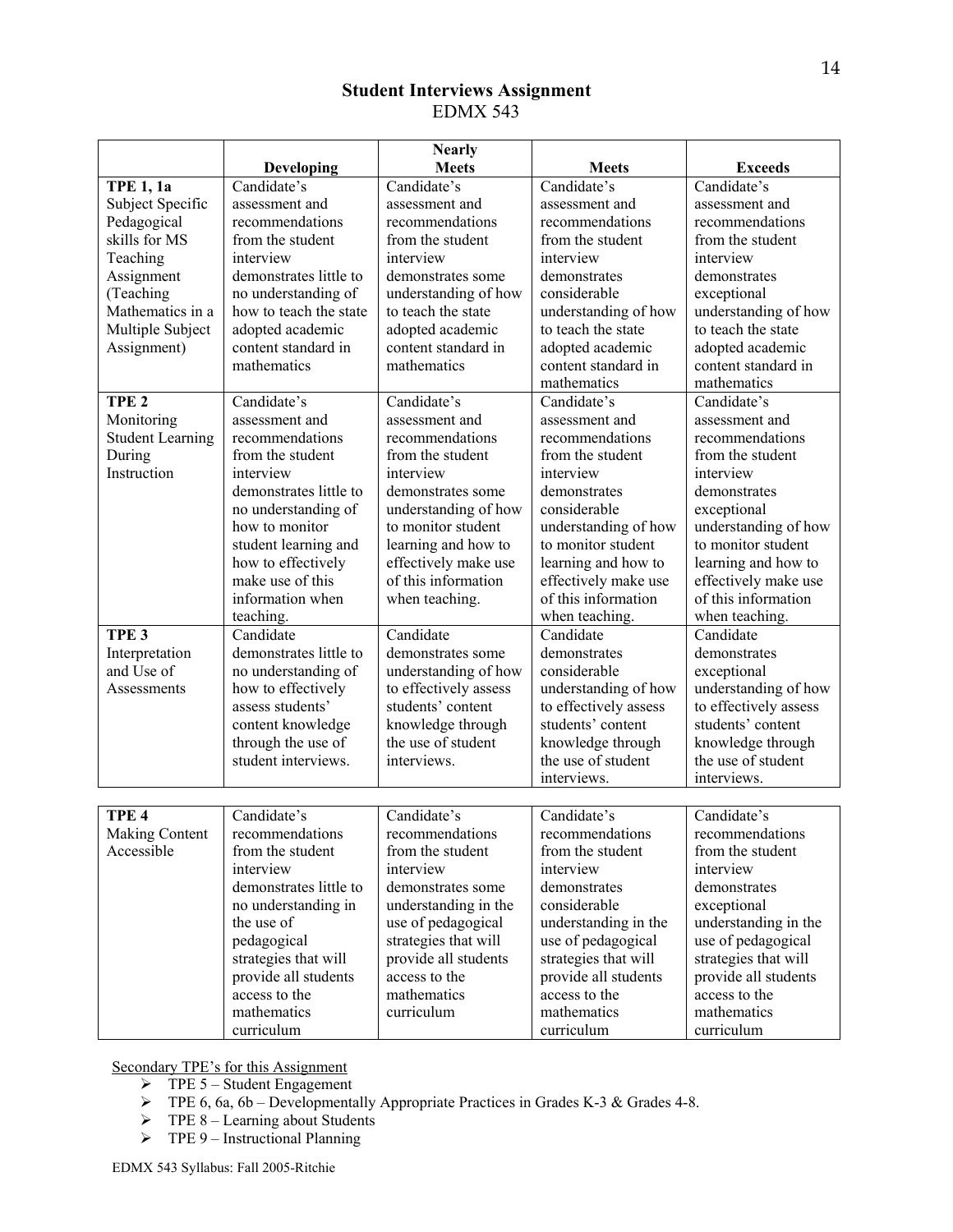# **STUDENT INTERVIEW GUIDELINES**  EDMS 543

Student interviews are designed to provide students with opportunities to focus on a single child's thinking about mathematics. It will also help students to improve their use of inquiry for assessment purposes and to better understand elementary level students with different understandings.

I recommend that students work together with a partner on these interviews. As a pair, you would interview one child for each content interview and together write up your evaluation of the student (please also submit the child's written work attached to your paper).

# **Prior to the interview**

- You should arrange with a teacher (or parent of a child you know) to interview one child for 20-30 minutes in a quiet place outside the classroom, if possible.
- Provide the teacher with some understanding of what the interview will contain and see if he/she has any thoughts about how this child will do on the assessment.
- Develop a list of questions you may want to use if the child is not forthcoming with a response. For example, if the child says "I just knew it", you might respond with "What did you think about first?" or "If you were helping a friend, how would you explain what you did?"

# **During the interview**

Work with the child individually. Begin the interview by informing the child that you will be giving him/her a series of math problems to solve and that you are interested in his/her thinking process and in the strategies s/he uses to solve these problems. Inform the child that s/he can solve the problems in any way s/he wants. Please remind the child that the interview is voluntary and that s/he can end the interview at any time (if a student does end early then please find another willing student). Do everything you can to help make the child comfortable.

Orally provide the child with each problem, posing them one at a time, you received from class and provide him/her with sufficient time to complete each problem. You may also want to provide the child with a written copy of each problem.

After the child answers each problem you should ask a variety of questions that will help you to better understand the child's thinking and to assess his/her mathematical understanding. **You will want to note the questions you ask and the child's responses** and it may be necessary to ask the child to wait while you are writing -- it is OK to ask the child to wait. **You should not tape-record/video-tape the interview without parental permission**.

# **During the interview, be sure to consider the following:**

• The best thing you can be is genuinely curious. Remember the point of the interview is to discover how the child thinks -- *NOT* to guide the child to the correct answer (try to fight the urge to be "teacher").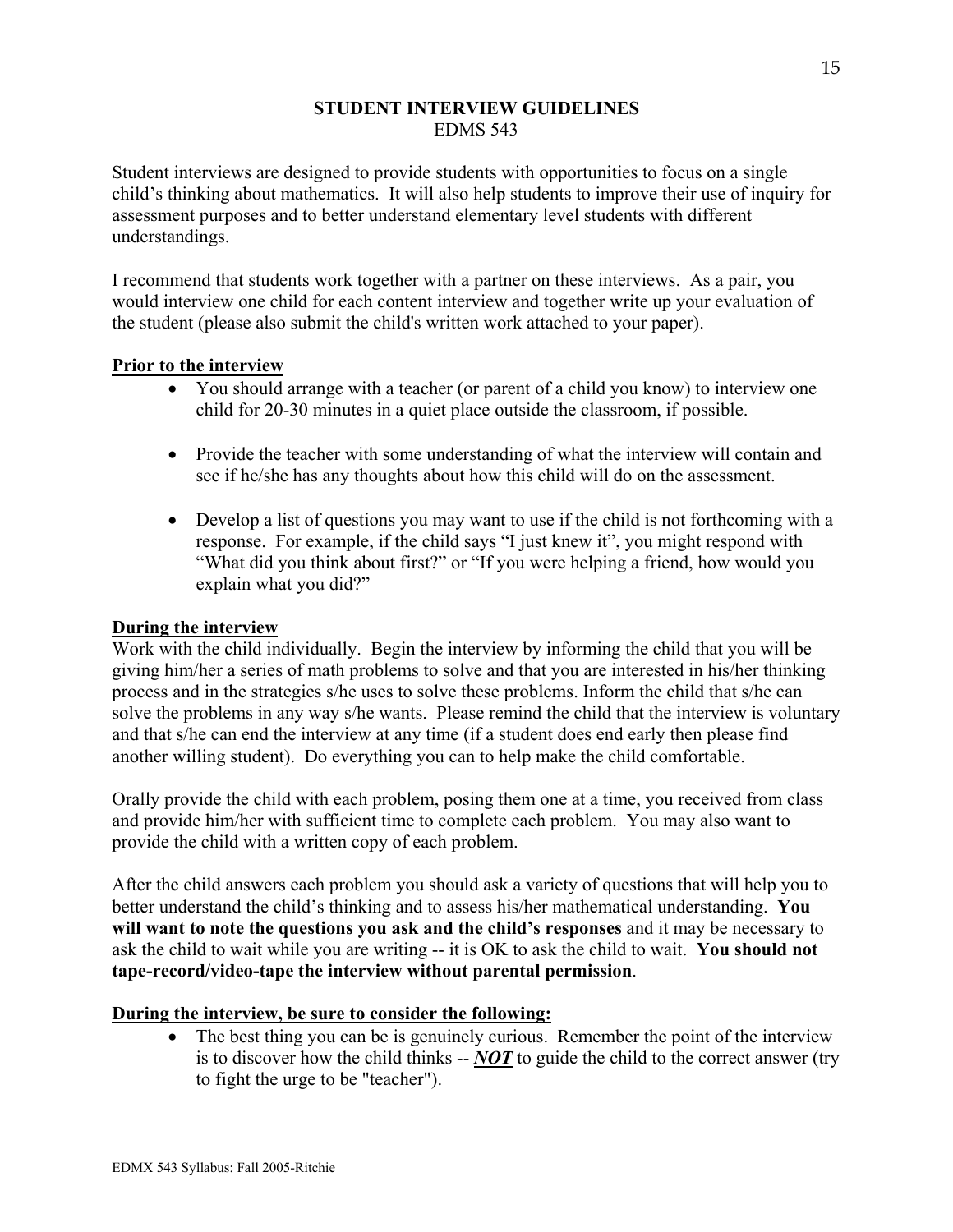- Be careful to respond similarly to correct and incorrect answers. Be curious about all solution strategies -- not just the ones leading to incorrect solutions.
- Your primary role is to listen. Make sure you allow enough "wait time" -- children need time to think before answering.
- Make sure the child feels comfortable during the entire interview. If the child clearly cannot answer a problem, move on to the next problem. If you feel that the child is really struggling and frustrated, you may want to end the interview or give the child a problem you are fairly certain s/he can solve and then end the interview. If you cut an interview short because of student difficulty, be sure to discuss your reasoning in your write-up.

# **After the interview**

You (and your partner) should **together** write no more than a two page reflection that includes a brief discussion on each of the following two points:

- What specifically did you learn about this child's mathematical understanding? Here you will want to make some claims about the mathematics your student understands or doesn't understand. I am looking for more of an explanation than just your student could or couldn't solve a particular problem.
- What specifically might you do for this child if you were his/her teacher? Here you might want to include discussions about such issues as curriculum, instructional strategies, etc.

# **Grading:**

Each interview will be worth a total of 5 points. More specifically, I will be looking for nicely written papers that clearly and specifically express what you learned about: 1) the child's mathematical understanding and 2) what you would do next for this child if you were his/her teacher (again be specific here). For example, you might recognize that this student lacks a conceptual understanding of multiplication – so as this child's teacher you might want to pose meaningful problems related to multiplication, etc.

\*NOTE: When you turn in your write-up, you should also include the child's written work (if it exists) and without the student's "actual" name listed.